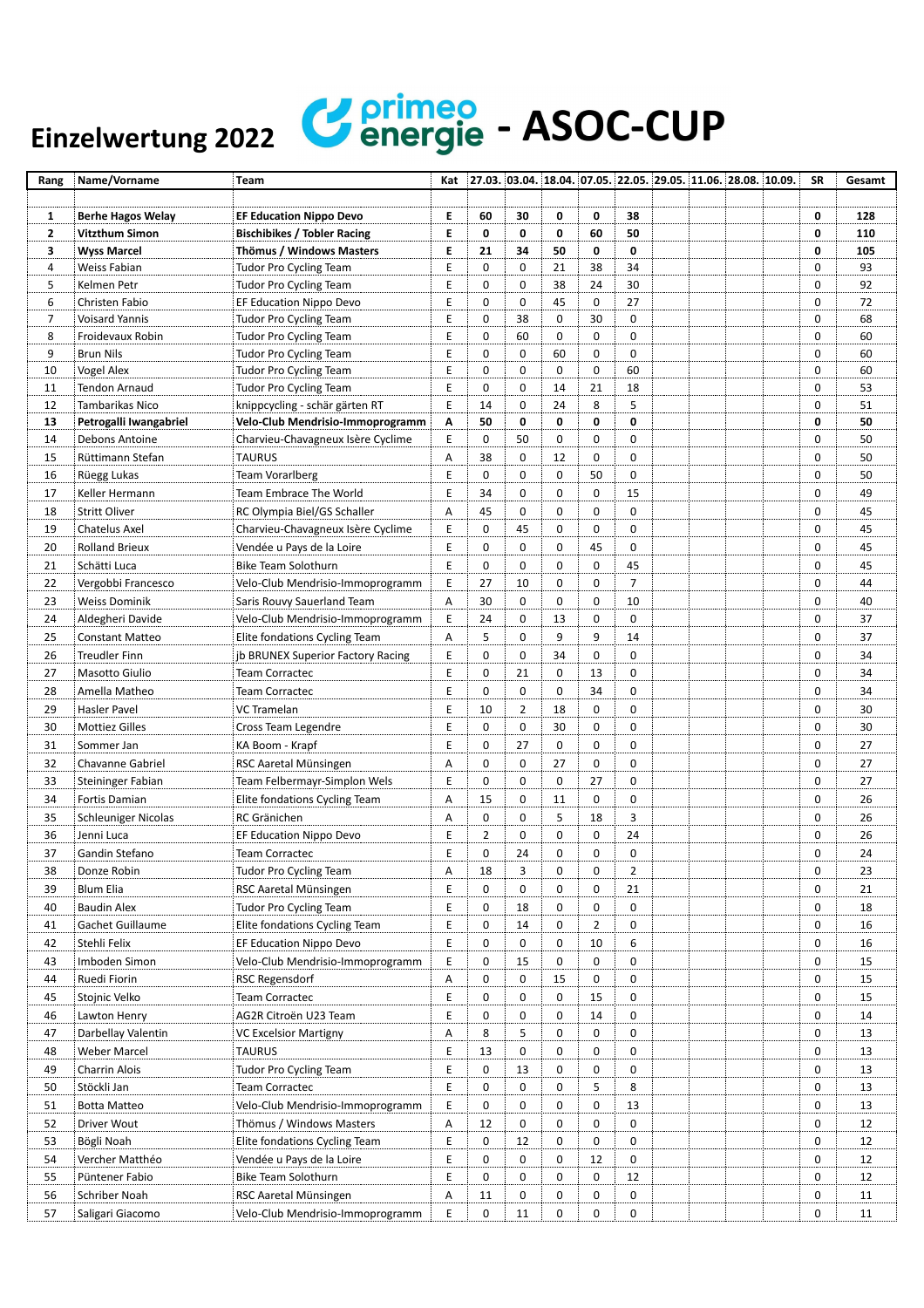| Landenberger Nils         | Goldwurstpower/ARCB               | Ε              | $\mathbf 0$    | 8              | 3              | $\Omega$     | 0           |  |  | $\Omega$ | 11             |
|---------------------------|-----------------------------------|----------------|----------------|----------------|----------------|--------------|-------------|--|--|----------|----------------|
| Fede Gabriel              | AG2R Citroën U23 Team             | E              | $\Omega$       | $\overline{7}$ | $\Omega$       | 4            | $\Omega$    |  |  | $\Omega$ | 11             |
| Marais Benjamin           | Vendée u Pays de la Loire         | E              | $\mathbf 0$    | $\mathbf 0$    | $\mathbf 0$    | 11           | 0           |  |  | $\Omega$ | 11             |
| Spena Fabio               | <b>Bike Box Racing Team</b>       | E              | $\mathbf 0$    | $\mathbf 0$    | 0              | $\mathbf 0$  | 11          |  |  | $\Omega$ | 11             |
| Döring JOnas              | knippcycling - schär gärten RT    | E              | 0              | $\mathbf 0$    | 10             | $\Omega$     | 0           |  |  | 0        | 10             |
| Köppel Noah               | <b>Bauer Sport Cycling Team</b>   | E              | 9              | $\mathbf 0$    | 0              | $\Omega$     | 0           |  |  | $\Omega$ | 9              |
| Carro Simon               | A.S.D Aries Cycling               | Α              | $\Omega$       | 9              | $\Omega$       | $\Omega$     | 0           |  |  | $\Omega$ | 9              |
| Roth Vincent              | Elite fondations Cycling Team     | Ε              | $\Omega$       | $\Omega$       | $\Omega$       | $\Omega$     | 9           |  |  | $\Omega$ | 9              |
| <b>Chainel Steve</b>      | Cross Team Legendre               | E              | $\Omega$       | $\mathbf 0$    | 8              | $\mathbf 0$  | 0           |  |  | 0        | 8              |
| Russenberger Wanja        | <b>Bauer Sport Cycling Team</b>   | Α              | $\overline{7}$ | $\Omega$       | $\Omega$       | $\Omega$     | 0           |  |  | $\Omega$ | $\overline{7}$ |
| <b>Schurter Nino</b>      | Scott-SRAM MTB Racing Team        | E              | $\mathbf 0$    | $\mathbf 0$    | 7              | $\mathbf 0$  | 0           |  |  | $\Omega$ | $\overline{7}$ |
| Steinacher Cycrill        | <b>TAURUS</b>                     | E              | $\Omega$       | $\mathbf 0$    | 0              | 7            | 0           |  |  | $\Omega$ | $\overline{7}$ |
| <b>Clapasson Thomas</b>   | <b>UC Monteysanne</b>             | Ε              | 6              | $\mathbf 0$    | 0              | 0            | 0           |  |  | 0        | 6              |
| Gianello Daniel           | Speeder Cycling Team              | Ε              | $\Omega$       | 6              | $\Omega$       | $\Omega$     | 0           |  |  | $\Omega$ | 6              |
| Jenelten Jeremias         | knippcycling - schär gärten RT    | Ε              | $\Omega$       | $\Omega$       | 6              | $\Omega$     | 0           |  |  | $\Omega$ | 6              |
| <b>Buri Colin</b>         | RSC Aaretal Münsingen             | Α              | 4              | $\mathbf 0$    | 0              | $\Omega$     | 0           |  |  | $\Omega$ | 4              |
| <b>Cohen Alexis</b>       | Elite fondations Cycling Team     | E              | $\mathbf 0$    | $\overline{4}$ | $\mathbf 0$    | $\Omega$     | $\mathbf 0$ |  |  | $\Omega$ | 4              |
| Lillo Dario               | <b>SCOTT Development MTB Team</b> | E              | $\Omega$       | $\mathbf 0$    | 4              | $\Omega$     | 0           |  |  | $\Omega$ | 4              |
| <b>Tassaro Tom</b>        | VC Villefranche Beaujolais        | Α              | 3              | $\mathbf 0$    | $\Omega$       | 0            | 0           |  |  | $\Omega$ | 3              |
| <b>Reutimann Matthias</b> | Team Vorarlberg                   | Е              | $\Omega$       | $\mathbf 0$    | 0              | 3            | 0           |  |  | $\Omega$ | 3              |
| <b>Holzer Roman</b>       | Thömus RN Swiss Bike Team         | Е              | $\Omega$       | $\mathbf 0$    | $\overline{2}$ | $\Omega$     | 0           |  |  | 0        | $\overline{2}$ |
| Debons Guérin             | Team Amore e Vita-KIBAG-OBOR      | E              | $\mathbf{1}$   | $\Omega$       | $\Omega$       | $\Omega$     | 0           |  |  | $\Omega$ | $\mathbf{1}$   |
| Rüegg Timon               | Cross Team Legendre               | Ε              | $\Omega$       | $\mathbf 0$    | 1              | $\Omega$     | 0           |  |  | $\Omega$ | $\mathbf{1}$   |
| Vanoni Filippo            | Velo-Club Mendrisio-Immoprogramm  | E              | $\Omega$       | $\Omega$       | $\Omega$       | $\mathbf{1}$ | 0           |  |  | $\Omega$ | $\mathbf{1}$   |
|                           |                                   | E              | $\mathbf 0$    | $\mathbf 0$    | $\mathbf 0$    | 0            | 1           |  |  | 0        | $\mathbf{1}$   |
| Martin Louison            | Charvieu-Chavagneux Isère Cyclime | E              | 0              | 1              | $\Omega$       | $\Omega$     | 0           |  |  | $\Omega$ | 1              |
|                           |                                   | 0 Thömus maxon |                |                |                |              |             |  |  |          |                |